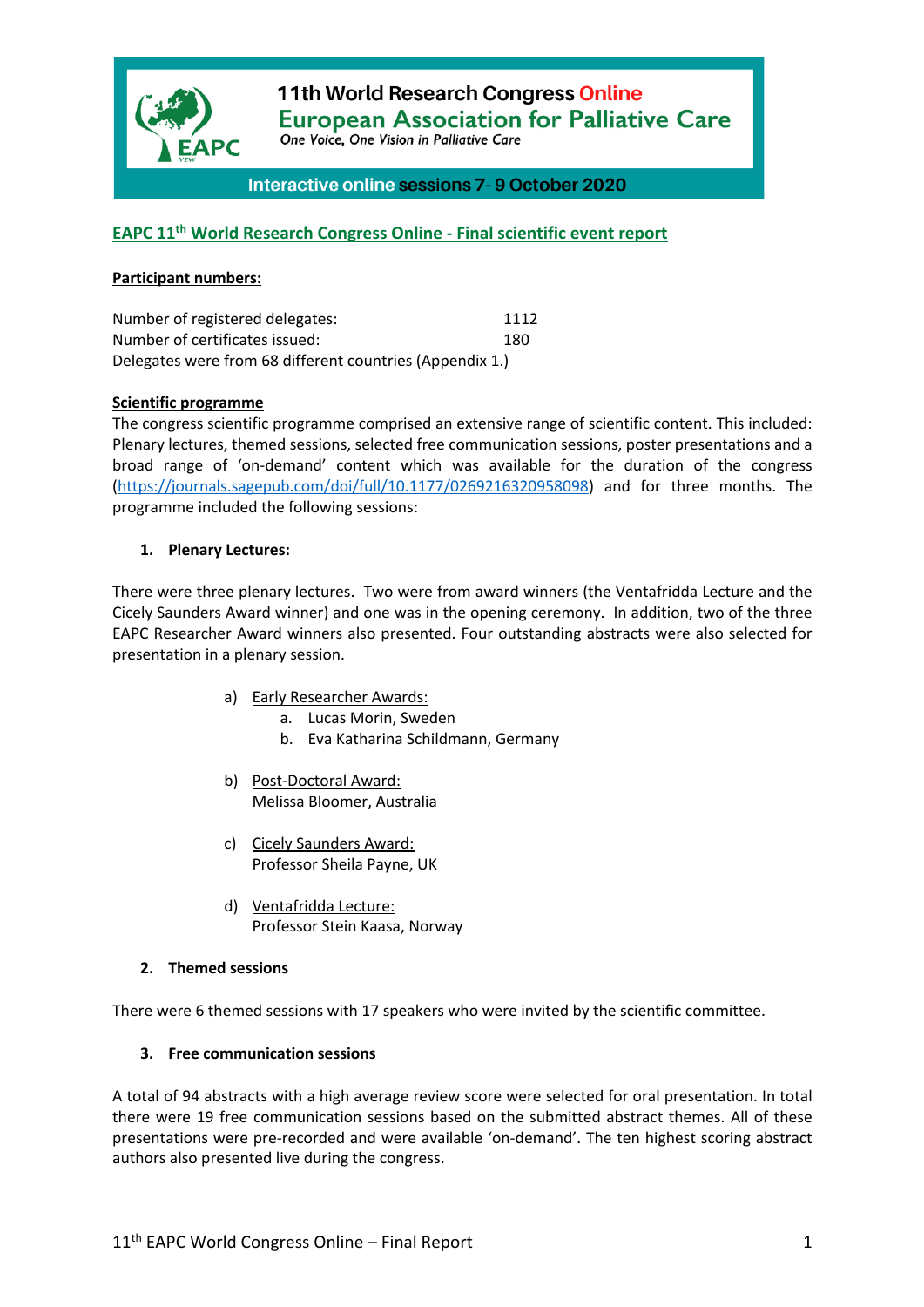

# 11th World Research Congress Online **European Association for Palliative Care** One Voice, One Vision in Palliative Care

# Interactive online sessions 7-9 October 2020

### **4. Poster discussion sessions**

The 11 highest ranked posters were selected for 2 poster discussion sessions. After a call for late breaking abstracts, an additional poster discussion session on 'Covid-19 and the Palliative Care Response' was added to the programme and included the 5 highest ranked posters in this category. These sessions were arranged as panel debates, where two chairs prepared questions for the presenters. Delegates were also invited to join the discussion and to ask questions.

## **5. Children's Palliative Care seminar**

A Children's Palliative Care Seminar was included in the programme for the first time. This was part of the first interactive day of the congress and consisted of:

- 4 invited lectures
- 7 oral presentations
- 18 authors of submitted abstract authors presented their research
- 28 posters on paediatric palliative care
- 1 Meet-the-Expert session on paediatric palliative care
- Other content was available 'on demand'

#### **6. Poster presentations**

A total of 592 posters were presented.

#### **7. Meet-the-expert sessions**

A total of 6 Meet-the-expert sessions were held during the congress.

#### **8. Company-sponsored satellite symposia**

There were no company sponsored symposia during the congress.

#### **Abstracts:**

All abstracts were printed in a special edition of Palliative Medicine by published by Sage (https://journals.sagepub.com/doi/full/10.1177/0269216320958098)

#### **1. Abstract statistics**

| Abstracts submitted:                              | 1150 |
|---------------------------------------------------|------|
| Abstracts accepted:                               | 1096 |
| Number of Countries abstracts were received from: | 52   |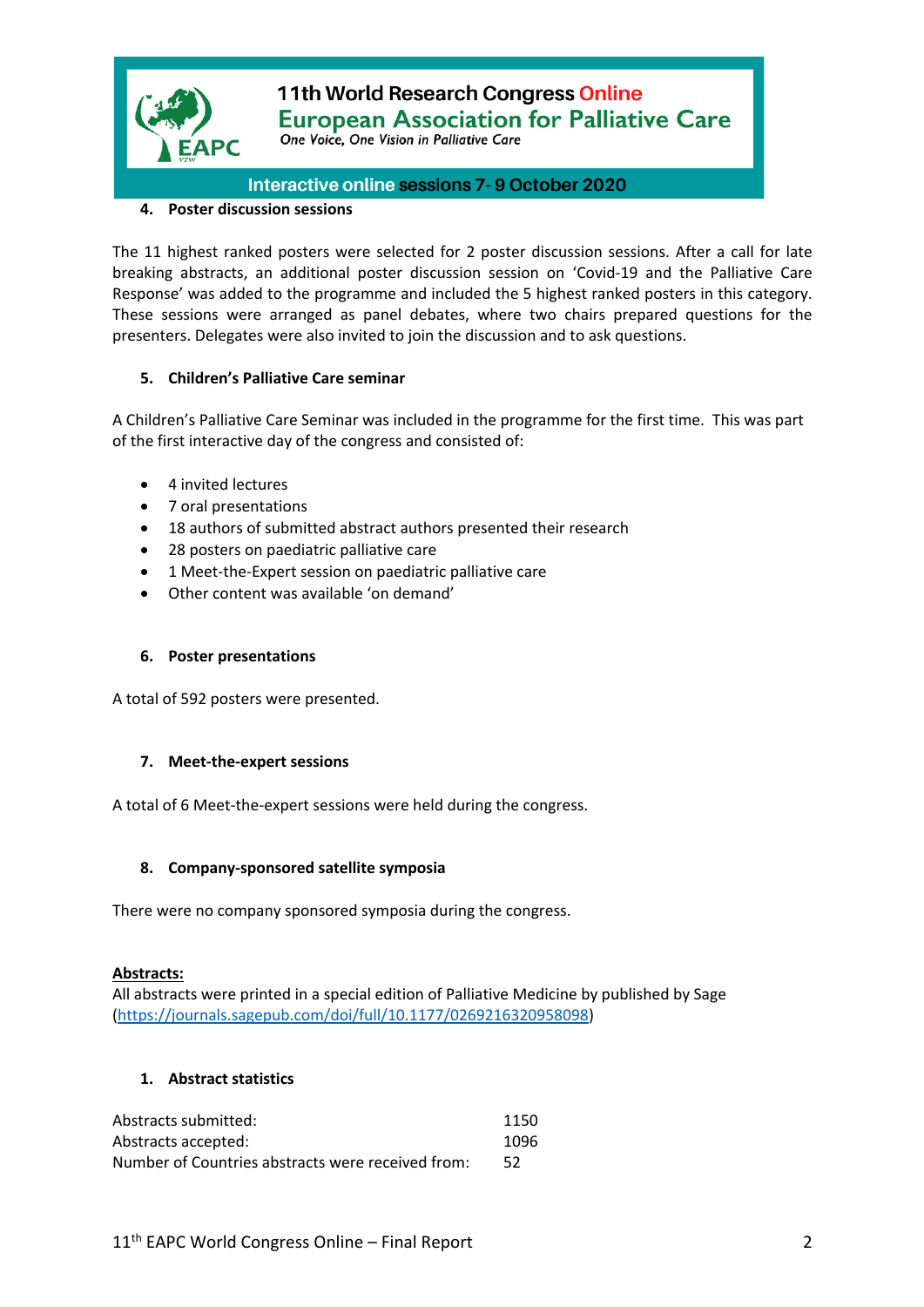

# 11th World Research Congress Online European Association for Palliative Care<br>One Voice, One Vision in Palliative Care

# Interactive online sessions 7-9 October 2020

| <b>Topics</b>                                            | <b>Number of</b> |
|----------------------------------------------------------|------------------|
|                                                          | abstracts        |
|                                                          | submitted:       |
| Advance Care Planning and Shared Decision Making         | 55               |
| Bereavement                                              | 22               |
| Cancer                                                   | 73               |
| Children and adolescents                                 | 46               |
| Communication and information                            | 54               |
| Covid-19 and the Palliative Care Response                | 58               |
| Education                                                | 51               |
| Elderly patients & dementia                              | 30               |
| Electronic patient reported outcomes                     | 7                |
| End of life care, quality of dying                       | 101              |
| Ethics                                                   | 13               |
| Family carers                                            | 44               |
| <b>Health economics</b>                                  | 9                |
| Health policy                                            | 24               |
| Home care                                                | 28               |
| Hospital                                                 | 54               |
| Methodology                                              | 34               |
| Minority groups (including prisoners, immigrants, etc.)  | 21               |
| Neurological diseases                                    | 11               |
| Nursing home                                             | 20               |
| Organ failure (heart failure, COPD, kidney failure, etc) | 39               |
| Other                                                    | 33               |
| Other populations                                        | 16               |
| Pain                                                     | 46               |
| PC unit - hospice                                        | 36               |
| People with mental disabilities                          | 5                |
| Pharmacology                                             | 6                |
| Primary care                                             | 25               |
| Professionals and care pathways                          | 38               |
| Psychological condition                                  | 26               |
| <b>Public health</b>                                     | 22               |
| Social condition                                         | 5                |
| Spiritual and existential issues                         | 40               |
| Symptoms other than pain                                 | 44               |
| Transmural                                               | 7                |
| Volunteers                                               | $\overline{7}$   |

#### **Acknowledgements:**

# **1. Scientific committee**

| Marie Fallon              | (UK) (chair)         |
|---------------------------|----------------------|
| Lieve Van den Block       | (Belgium) (co-chair) |
| Augusto Caraceni          | (Italy)              |
| Per Sjøgren               | (Denmark)            |
| Christoph Ostgathe        | (Germany)            |
| Sebastiano Mercadante     | (Italy)              |
| Phil Larkin               | (Switzerland)        |
| Roeline Pasman            | (The Netherlands)    |
| Steffan Eychmuller        | (Switzerland)        |
| Marianne Jensen Hjermstad | (Norway)             |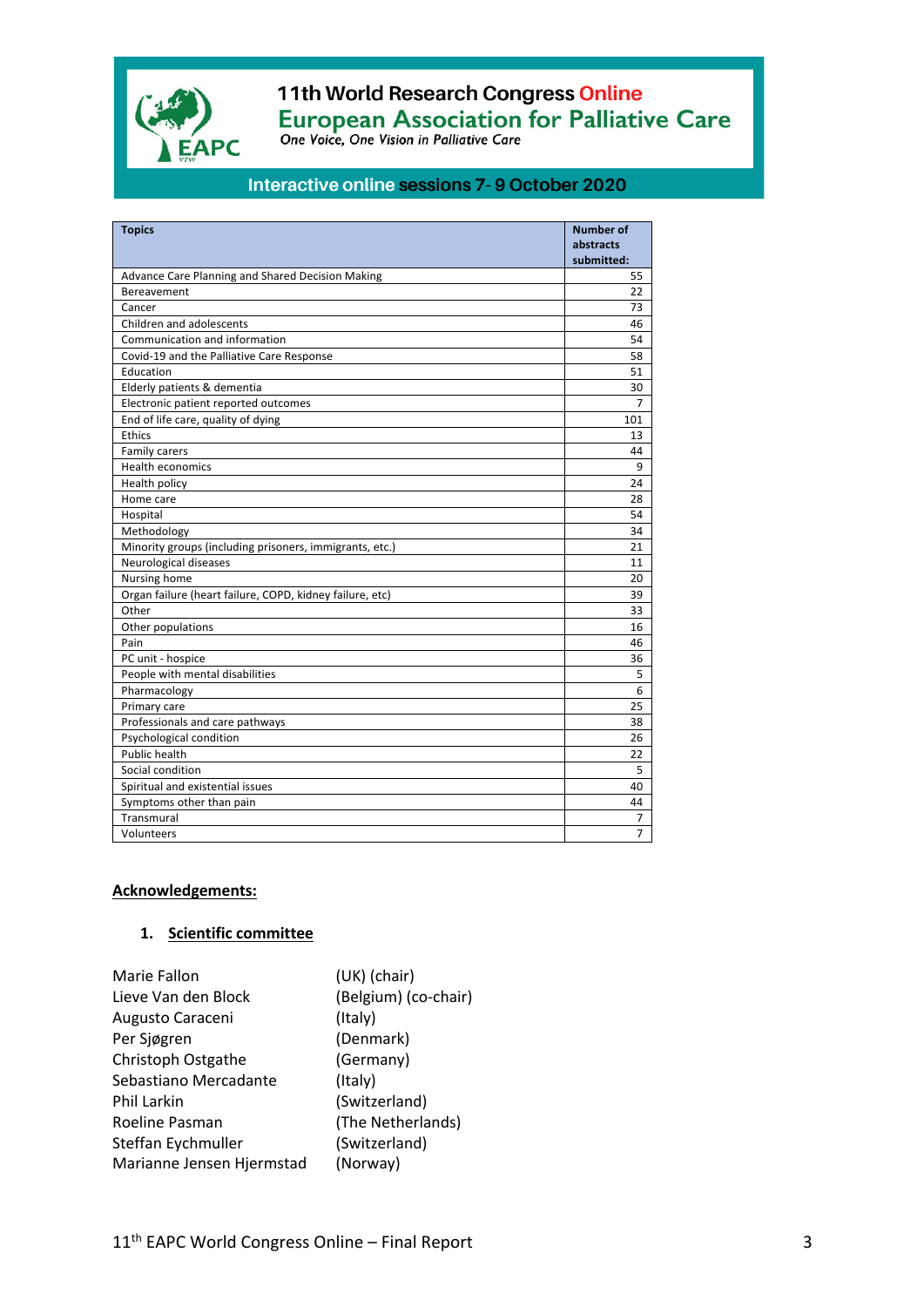

# 11th World Research Congress Online **European Association for Palliative Care** One Voice, One Vision in Palliative Care

Interactive online sessions 7-9 October 2020

### **2. EAPC Head Office**

Julie Ling (CEO) Avril Jackson Cathy Payne Alice Gallivanone Claudia Sutfeld

# **3. Sponsors**

| <b>Sponsors:</b>          | <b>Prize donors:</b>           |
|---------------------------|--------------------------------|
| Amgen                     | <b>Oxford University Press</b> |
| Angelini                  | Liebert Publishing             |
| Convatec                  | Sage/Palliative Medicine       |
| Gentili                   | Springer Science               |
| Grunenthal                | <b>William Collins</b>         |
| Helixor                   |                                |
| Kyowa Kirin               |                                |
| <b>Medicines Complete</b> |                                |

## **Congress Evaluation:**

Following the congress all delegates were invited to complete the congress evaluation online. The closing date for evaluations was 31<sup>st</sup> October 2020.

## A total of **351 completed evaluations** were received from delegates from 44 countries globally.

Palliative care is a multidisciplinary specialty and this was reflected in the broad range of professionals from different disciplines attending the congress and completing the evaluation although the majority of those completing the evaluation (204 - 58%) were physicians (Figure 1).

## Figure 1. Profession of delegates completing evaluation

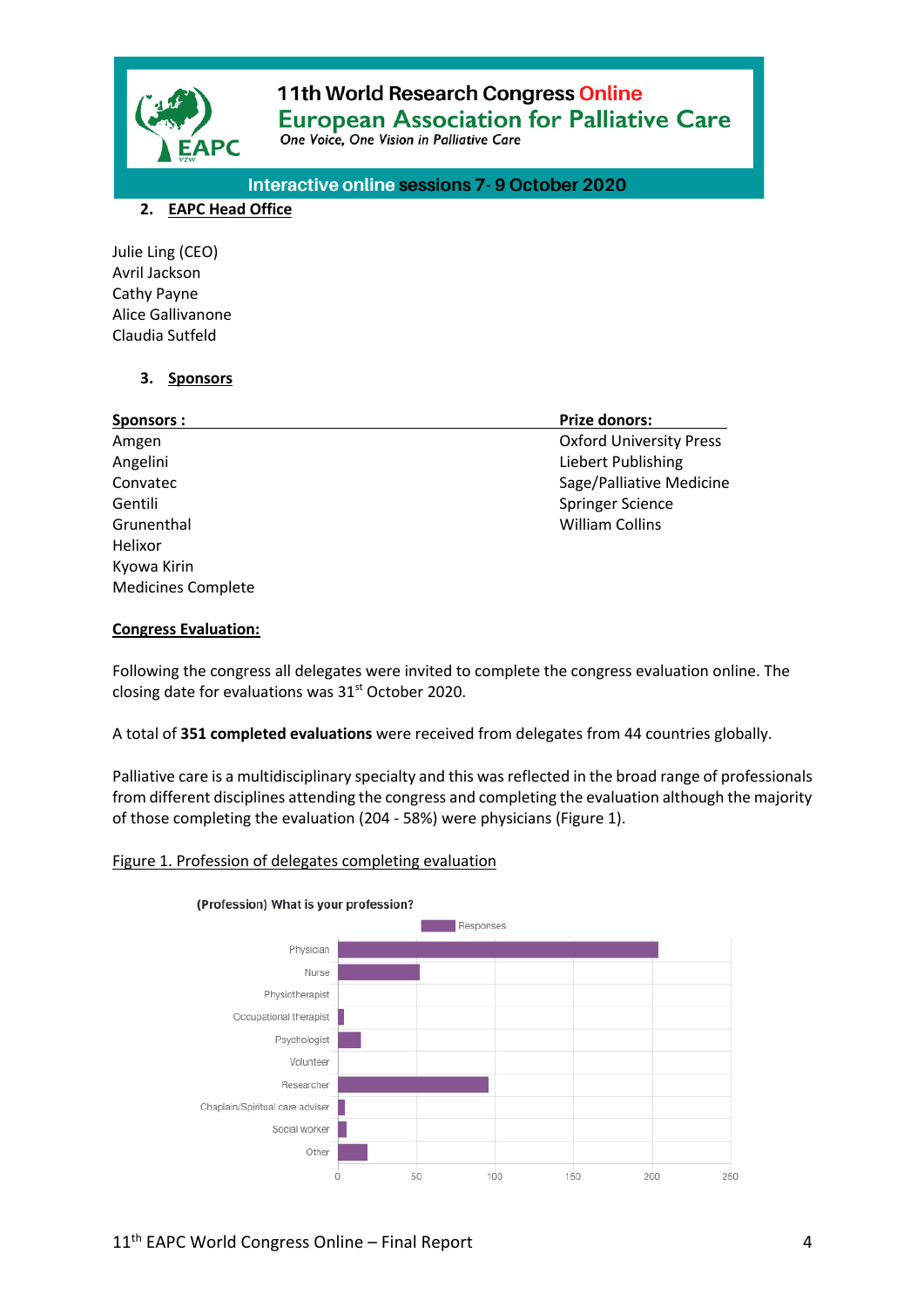

# Interactive online sessions 7-9 October 2020

The results of the online evaluation and the feedback from delegates both verbally and by email suggest that the majority of delegates were satisfied with the scientific content of the congress, with 317:351 (90%) of delegates completing the questionnaire agreeing that the content fulfilled their educational needs (Figure 2.)

# Figure 2. Scientific Content



The scientific content of the programme incorporated presentations from both invited speakers and free communication sessions selected from submitted abstracts. In total, there were 95 speakers and chairs from around the world.

#### Quality of the event

Delegates who completed the evaluation rated the overall quality of the congress content highly with 81 (23%) rating the content as excellent, 160 (46%) as very good and a further 84 (24%) rating the content as good. Thus 93% of those completing the evaluation rated the content as good to excellent.



How would you rate the overall quality of the content?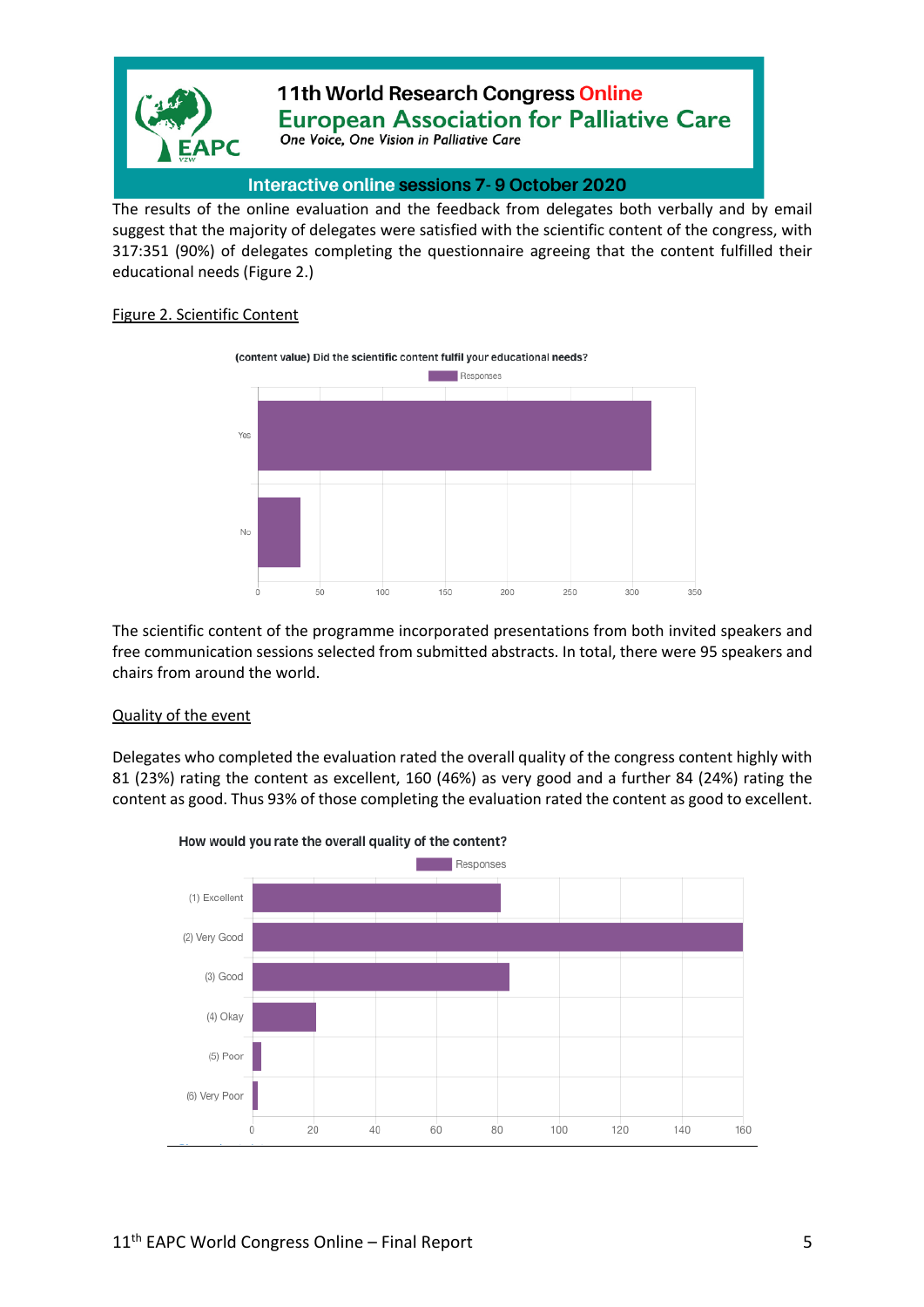

#### Relevance of the event

As an indicator of relevance of the event, delegates were asked if they learnt anything new during the congress 327: 351 (93%) delegates indicated that they gained new knowledge by attending the congress.



Additional data collected as part of the evaluation identified that delegates valued most about the congress. The was a broad range of answers but most of the delegates valued the that the entire content of the congress, including recordings of all live sessions, is available 'ondemand' and the opportunity to access this for three months. Others valued that they were able to attend without travel.

Table 2. – responses to 'What did you like most about the online format?'

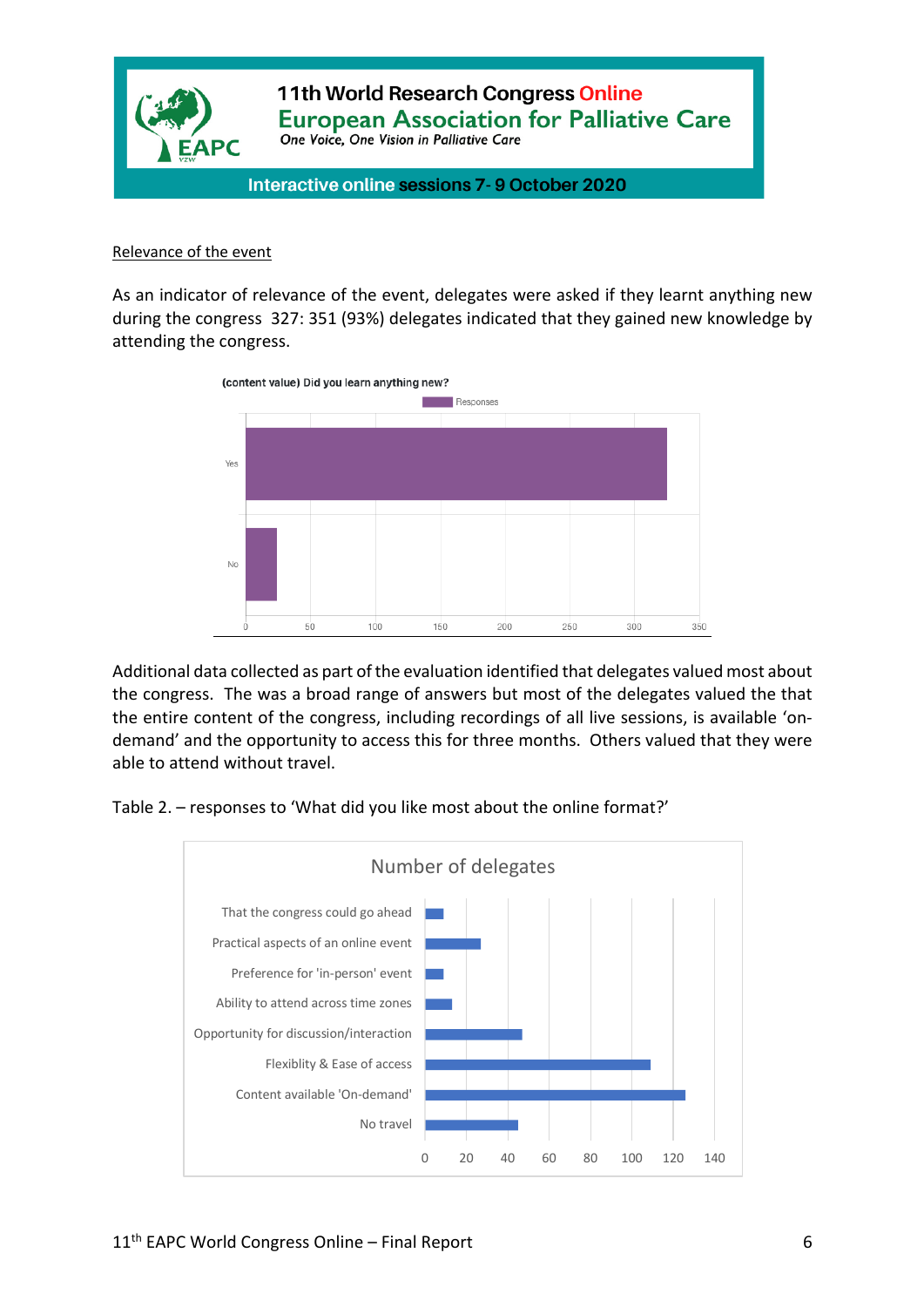

### Suitability of formats used during the event

This event was originally planned as an in-person meeting that was due to take place in Palermo, Italy in May 2020. Due to the global pandemic, the event was moved online. For the majority of delegates this was their first experience of an online congress(257:351 – 74%).





Delegates were asked about the format of the congress. When asked about using the platform, 83% of delegates rated it as good, very good or excellent. Those who completed the evaluation experienced a range presentations formats and identified the ones they found to be most helpful.

Ways the event affected the participant's practice and what they liked most.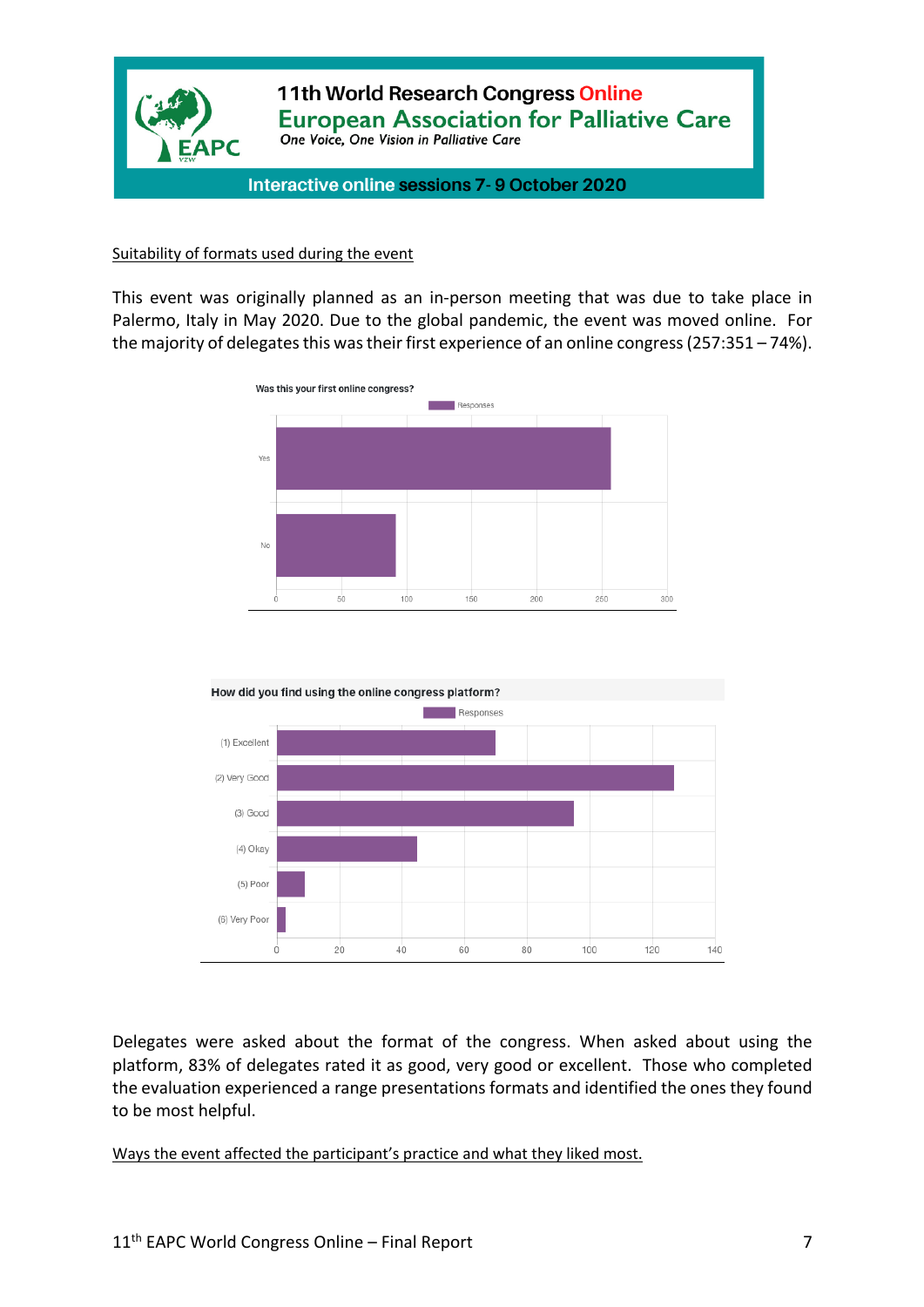





Delegates were asked to identify the sessions that they found to be most helpful. The majority of the 351 delegates who completed the evaluation found the themed sessions to be the most helpful but there was appreciation of the broad range of content available. This was reflected in the range of topics that delegates found most helpful. (Table 1) and the comments that delegates included as part of their evaluation.

## **Participants comments:**

'In a particularly practical way that can be adapted to the clinical setting'

'Enjoyed it very much. Loved the online congress. opened the learning to many more participants'

'Opioid session because it impact my daily practice.'

'The discussions were more focused, as questions had to be submitted in writing, preventing overly long questions, and chairs could combine similar questions. Besides, there was more time allocated for discussions.'

'It was also very helpful to have the opportunity to watch presentations in advance. flipped classroom" format with the live sessions being more interactive in a panel discussion, rather than a didactic lecture.'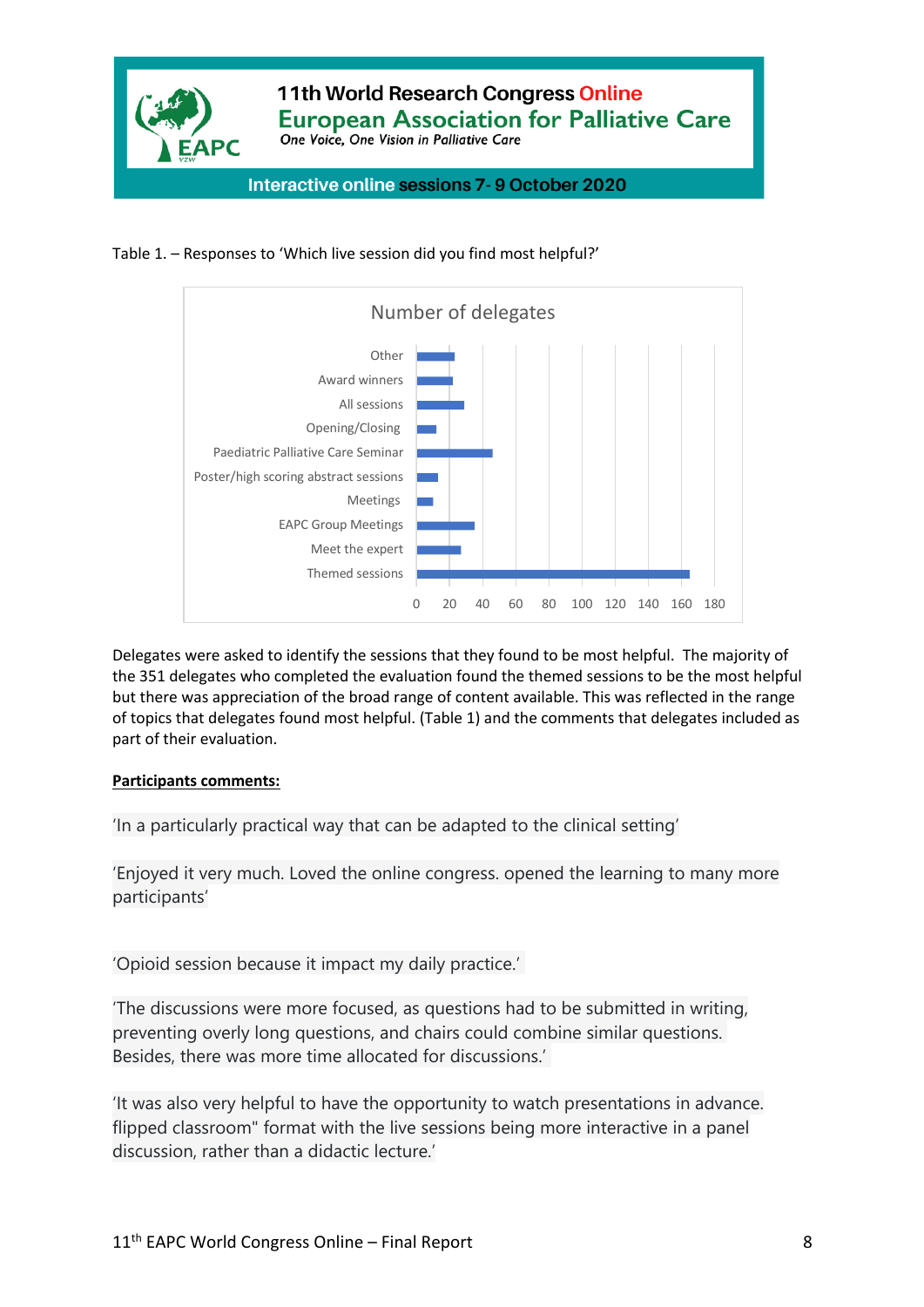

11th World Research Congress Online **European Association for Palliative Care** One Voice, One Vision in Palliative Care

# Interactive online sessions 7-9 October 2020

'I think all future congresses should be made available this way, even once they re-start face-to-face. This was a really wonderful educational experience that I would love to be part of every year.'

'Very efficient, good discussions (through online questions), diverse scientific program'

'The discussion time in live sessions - often very rich and going to the core of a matter'

## **EACCME statement:**

The 11th EAPC World Research Congress Online is accredited by the European Accreditation Council for Continuing Medical Education (EACCME) to provide the following CME activity for medical specialists. The EACCME is an institution of the European Union of Medical Specialists (UEMS), www.uems.net Only delegates who complete a congress evaluation are able to claim EACCME CME credits.

The 11<sup>th</sup> EAPC World Research Congress Online is designated for a maximum of 17 European external CME credits. Each medical specialist should claim only those hours of credit that he/she actually spent in the educational activity.

Through an agreement between the European Union of Medical Specialists and the American Medical Association, physicians may convert EACCME credits to an equivalent number of AMA PRA Category 1 Credits. Information on the process to convert EACCME credit to AMA credit can be found at https://www.ama-assn.org/education/ama-pra-credit-system/agreement-european-union-medicalspecialties-uems

Live educational activities, occurring outside of Canada, recognized by the UEMS- EACCME for ECMEC credits are deemed to be Accredited Group Learning Activities (Section 1) as defined by the Maintenance of Certification Program of The Royal College of Physicians and Surgeons of Canada.

Marie Fallen

**Dr Marie Fallon Chair of the Scientific Committee 11th EAPC World Research Congress Online**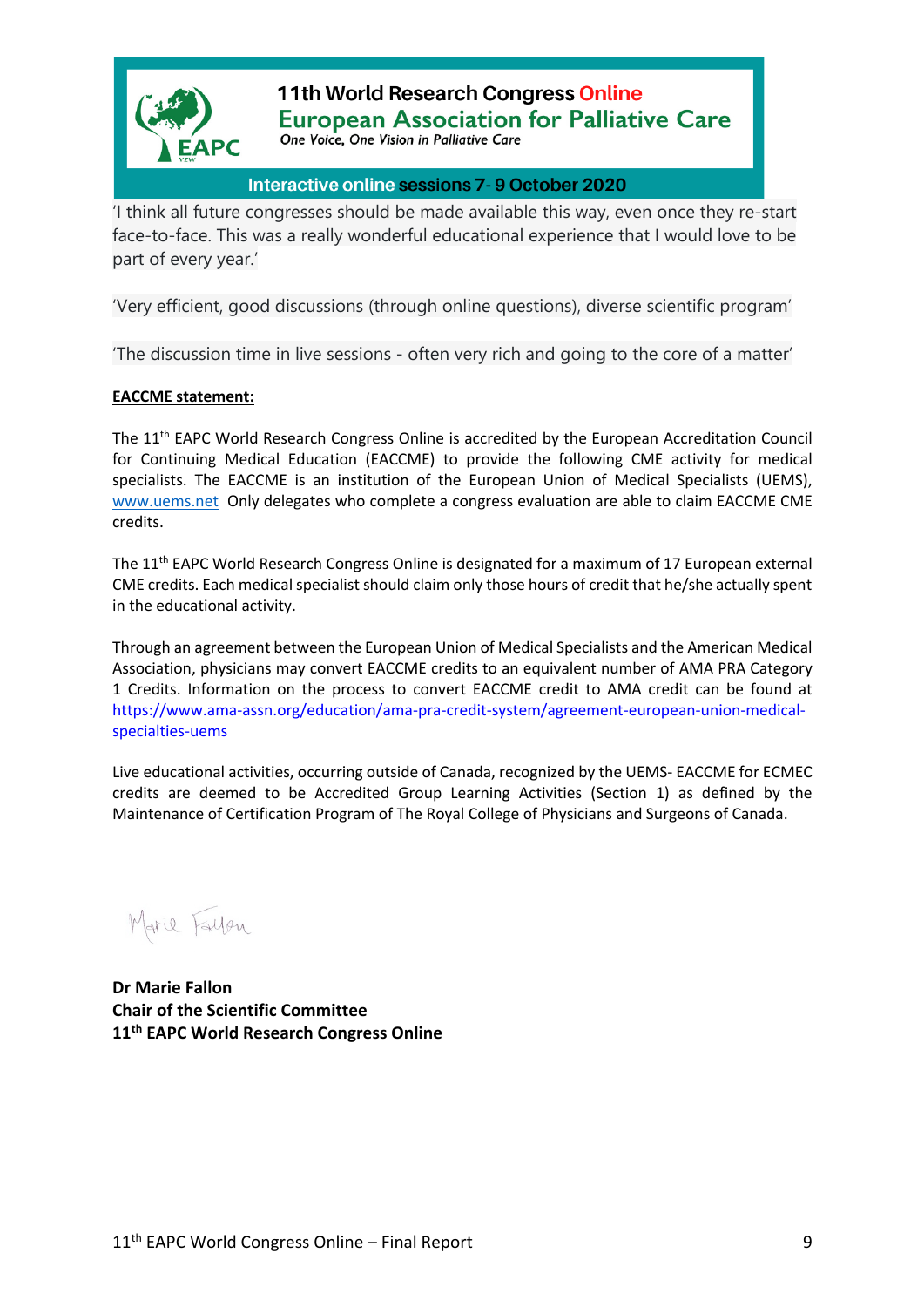

# 11th World Research Congress Online European Association for Palliative Care

# Interactive online sessions 7-9 October 2020

# **Appendix 1 - Number of delegates by country.**

| Country         | <b>Number</b>           |
|-----------------|-------------------------|
| Albania         | 4                       |
| Argentina       | 1                       |
| Armenia         | $\overline{1}$          |
| Australia       | $\overline{51}$         |
| Austria         | 33                      |
| Belgium         | 45                      |
| <b>Brazil</b>   | 7                       |
| <b>Bulgaria</b> | 1                       |
| Canada          | 31                      |
| Chile           | 1                       |
| Croatia         | $\overline{1}$          |
| Czech Republic  | 14                      |
| Denmark         | 38                      |
| Dominica        | 1                       |
| Egypt           | 1                       |
| Estonia         | $\overline{c}$          |
| eSwatini        | 1                       |
| Finland         | 11                      |
| France          | 23                      |
| Georgia         | 3                       |
| Germany         | 55                      |
| Ghana           | $\overline{\mathbf{c}}$ |
| Greece          | 3                       |
| Hungary         | 4                       |
| India           | 10                      |
| Indonesia       | 1                       |
| Ireland         | .<br>24                 |
| Israel          | $\overline{c}$          |
| Italy           | 135                     |
| Japan           | 37                      |
| Jersey          | 1                       |
| Jordan          | 1                       |
| Kenya           | 1                       |
| Latvia          | 2                       |
| Lithuania       | 1                       |
| Malaysia        | 1                       |
| Malta           | 1                       |
| Mexico          | 2                       |
| Moldova         | 1                       |
|                 | 1                       |
| Mozambique      |                         |
| New Zealand     | 10                      |
| Nigeria         | 5                       |
| North Macedonia | 3                       |
| Norway          | 15                      |
| Palestine       | 1                       |
| Peru            | 1                       |
| Poland          | 10                      |
| Portugal        | 16                      |
| Romania         | 6                       |
| Russia          | 1                       |
| Rwanda          | 2                       |